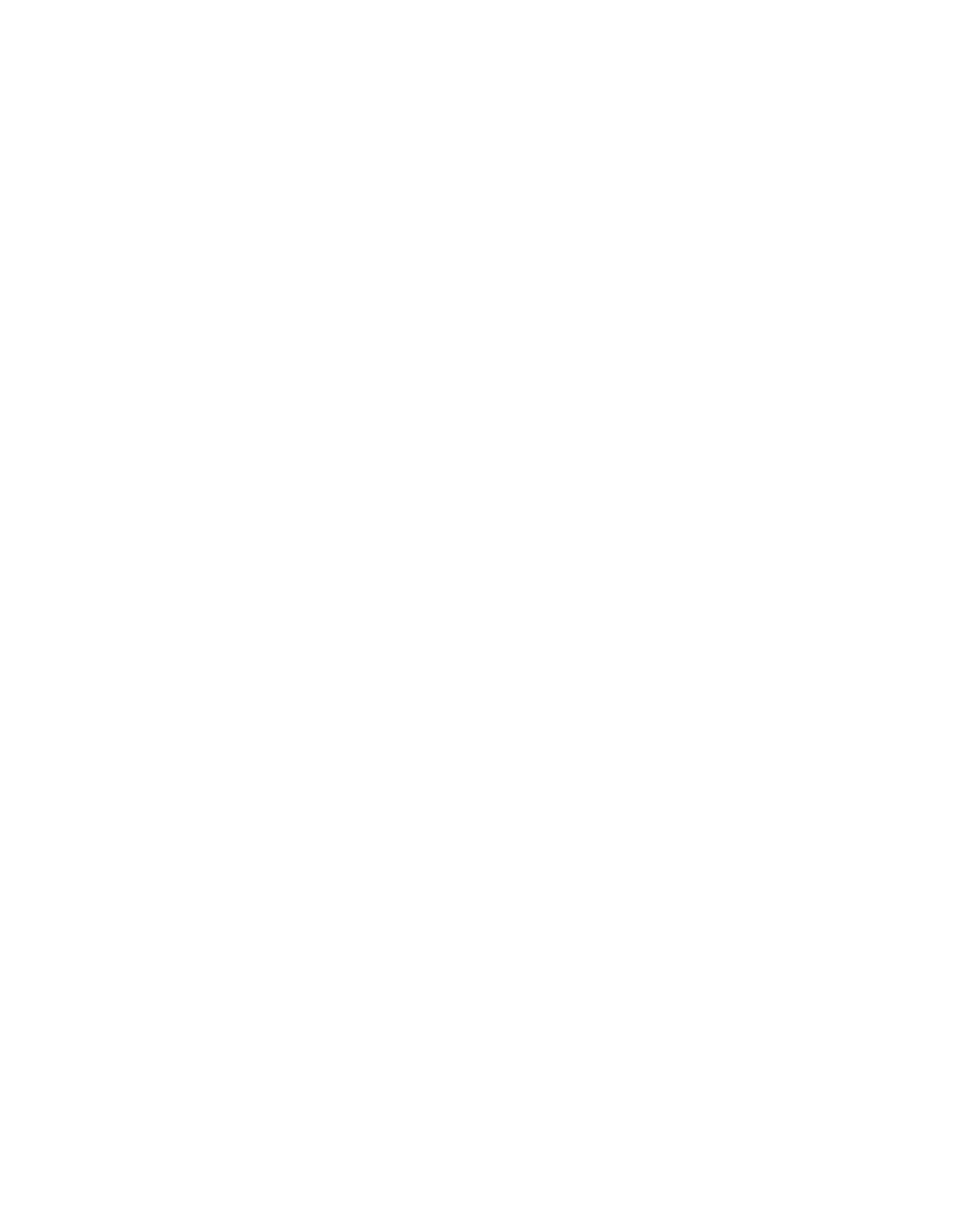### **Appendix A: Data Loss Description**

This appendix shows the number of observations lost for each decision made in the data cleaning

process.

| Variable                | <b>CT</b> | MD        | Ш          | NC         |
|-------------------------|-----------|-----------|------------|------------|
| <b>Starting N</b>       | 857,923   | 2,854,963 | 25,400,365 | 20,214,202 |
| Males only              | 311,389   | 1,032,395 | 8,909,385  | 7,293,627  |
| No Hispanics            | 71,832    | 172,797   | 2,180,729  | 1,195,504  |
| No "other" races        | 32,613    | 125,766   | 567,751    | 424,446    |
| Agency restrictions     |           |           | 1,641,148  | 548,000    |
| Other missing variables | 2,162     | 275,847   | 460,744    | 5,671,621  |
| Final N                 | 439,927   | 1,248,158 | 11,640,608 | 5,081,004  |

Table A1: Data loss when dropping certain cases for men

Table A2: Data loss when dropping certain cases for women

| Variable                | CT      | MD.       | IL         | NC         |
|-------------------------|---------|-----------|------------|------------|
| <b>Starting N</b>       | 857,923 | 2,854,963 | 25,400,365 | 20,214,202 |
| Females only            | 546,534 | 1,822,568 | 16,490,980 | 12,920,575 |
| No Hispanics            | 40,406  | 54,076    | 772,034    | 348,812    |
| No "other" races        | 18,762  | 59,315    | 267,164    | 204,848    |
| Agency restrictions     |         |           | 1,803,352  | 521,310    |
| Other missing variables |         | 173,951   | 147,805    | 3,091,637  |
| Final N                 | 252,221 | 745,053   | 5,919,030  | 3,127,020  |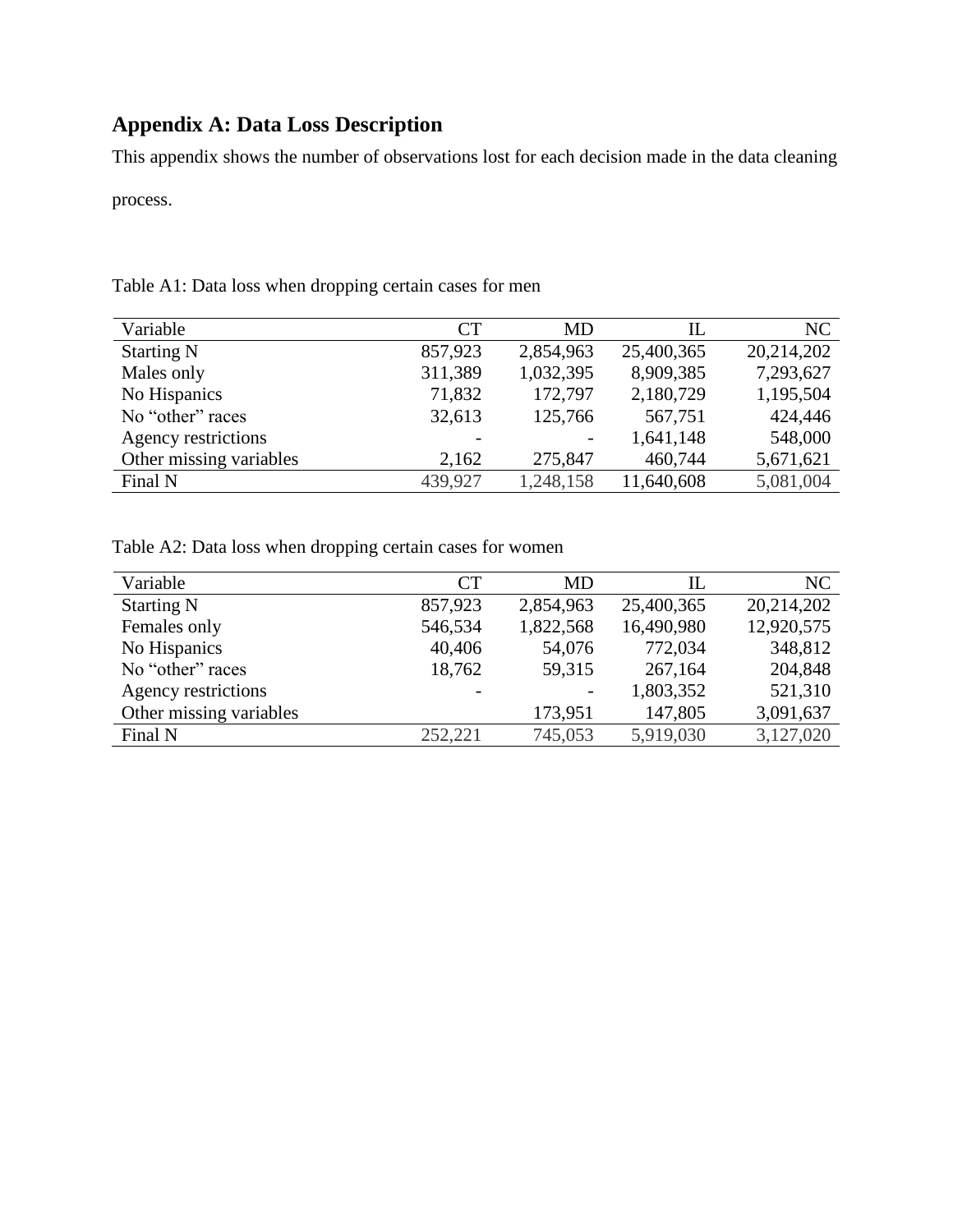**Appendix B: North Carolina Model Specification Excluding Stop Time of Day** North Carolina presents a distinct problem with regards to the time of day variable as compared to the other states. In North Carolina, in over half of the observations, the time of day of the stop is missing, largely because the State Highway Patrol omits this variable from its reports. As a result, to examine whether the inclusion of this variable meaningfully effects the results, we refit the models and exclude the time of day variable. By excluding the hour variable, we gain 6,286,430 observations, over two times the number of observations in main model. As table B1 shows, this does not impact the general findings. Blacks are still searched more than whites. Drivers in investigatory stops are searched more than drivers in safety stops. The interaction is still positive and significant.

|                                | NC         |
|--------------------------------|------------|
| Intercept                      | $-2.34**$  |
|                                | (0.04)     |
| <b>Black Driver</b>            | $0.60**$   |
|                                | (0.01)     |
| <b>Investigatory Stop</b>      | $0.34**$   |
|                                | (0.00)     |
| Black * Invest. Stop           | $0.16**$   |
|                                | (0.01)     |
| Driver Age                     | $-0.03**$  |
|                                | (0.00)     |
| <b>Black Disparity Officer</b> | $0.41**$   |
|                                | (0.00)     |
| <b>Agency Fixed Effects</b>    | Yes        |
| Day of the Week Control        | Yes        |
| AIC                            | 3,149,000  |
| Number of Stops                | 10,746,688 |

Table B1. Fixed Effect Male Search Logistic Regression without Hour of Day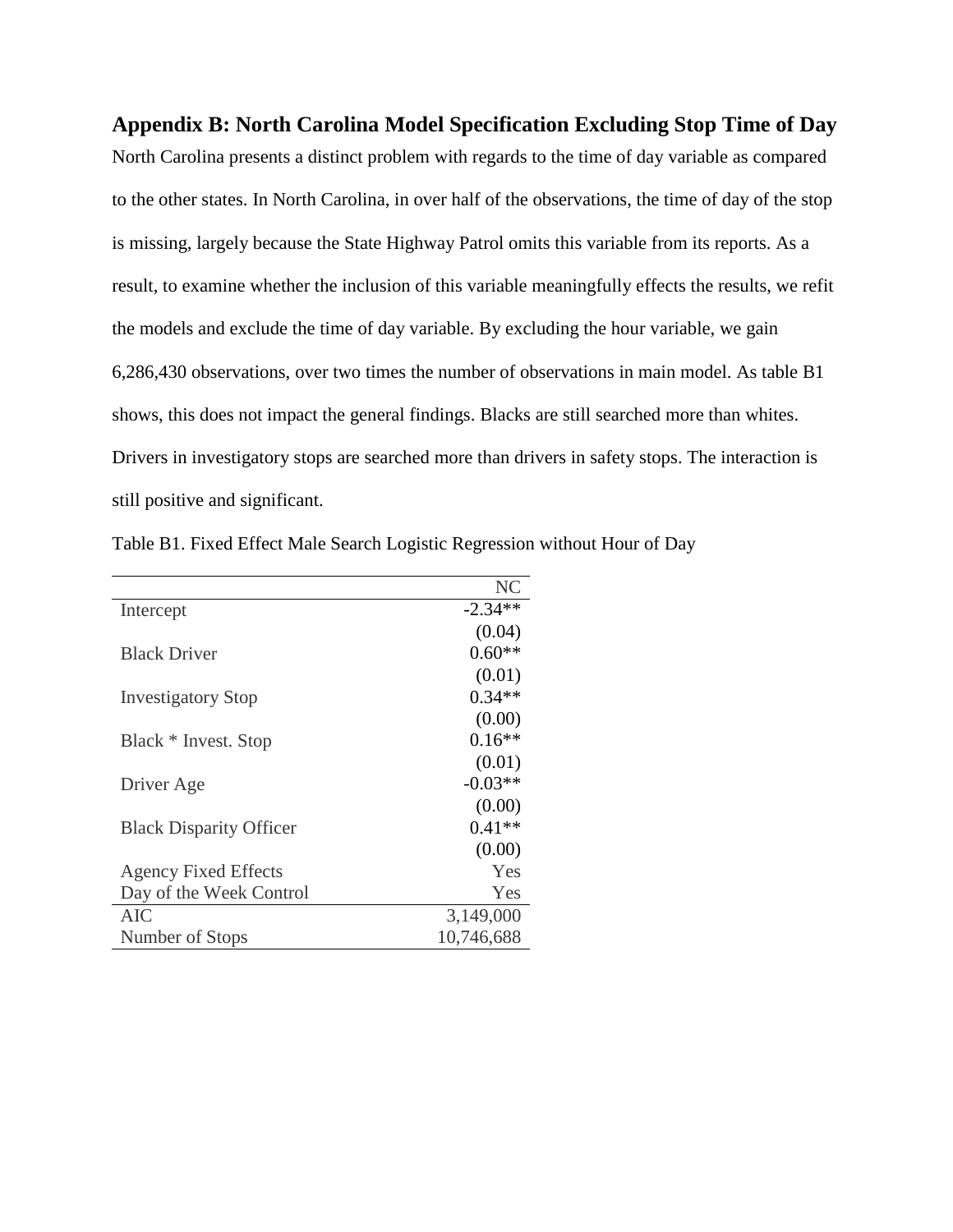Table B2 shows the same analysis but for women, which can be compared to table C3 in the online appendix. No variables change direction or significance as a result of the data lost due to the hour variable.

|                                | NC        |
|--------------------------------|-----------|
| Intercept                      | $-3.30**$ |
|                                | (0.09)    |
| <b>Black Driver</b>            | $-0.03**$ |
|                                | (0.01)    |
| <b>Investigatory Stop</b>      | $0.54**$  |
|                                | (0.01)    |
| Black * Invest. Stop           | $0.15**$  |
|                                | (0.01)    |
| Driver Age                     | $-0.03**$ |
|                                | (0.00)    |
| <b>Black Disparity Officer</b> | $0.35**$  |
|                                | (0.01)    |
| <b>Agency Fixed Effects</b>    | Yes       |
| Day of the Week Control        | Yes       |
| AIC                            | 846,500   |
| Number of Stops                | 6,215,515 |

Table B2. Fixed Effect Female Search Logistic Regression without Hour of Day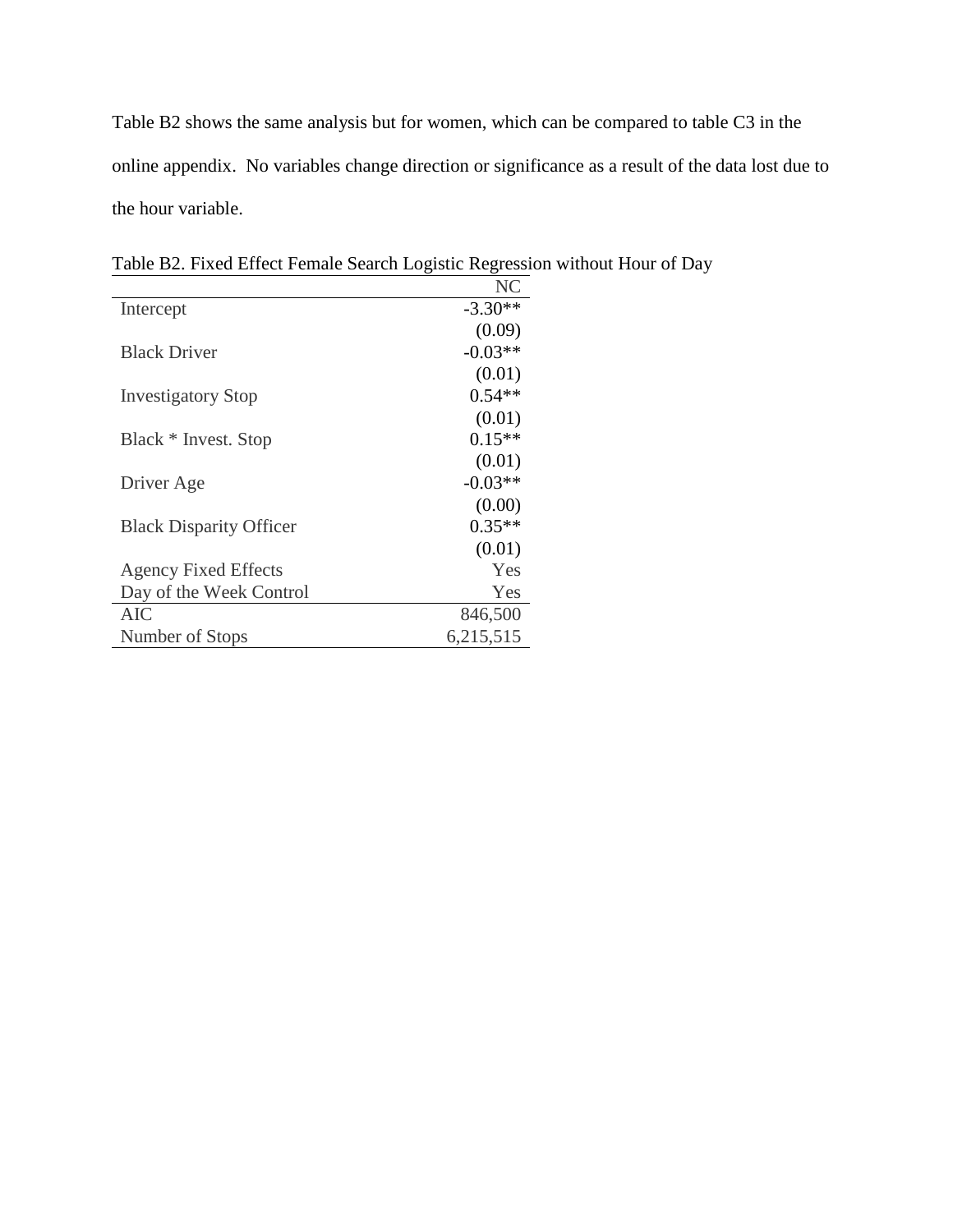Table B3 replicates the contraband analysis for men without the hour variable, which can be compared to table 6 in the main text. No variables change direction or significance as a result of the data lost due to the hour variable.

|                                | NC        |
|--------------------------------|-----------|
| Intercept                      | $-0.62**$ |
|                                | (0.02)    |
| <b>Black Driver</b>            | $0.18**$  |
|                                | (0.02)    |
| <b>Investigatory Stop</b>      | $0.21**$  |
|                                | (0.02)    |
| Black * Invest. Stop           | $-0.26**$ |
|                                | (0.02)    |
| Driver Age                     | $-0.01**$ |
|                                | (0.00)    |
| <b>Black Disparity Officer</b> | $0.09**$  |
|                                | (0.01)    |
| <b>Agency Fixed Effects</b>    | Yes       |
| Day of the Week Control        | Yes       |
| AIC                            | 271,291   |
| Number of Stops                | 233,429   |

Table B3. Fixed Effect Male Contraband Logistic Regression without Hour of Day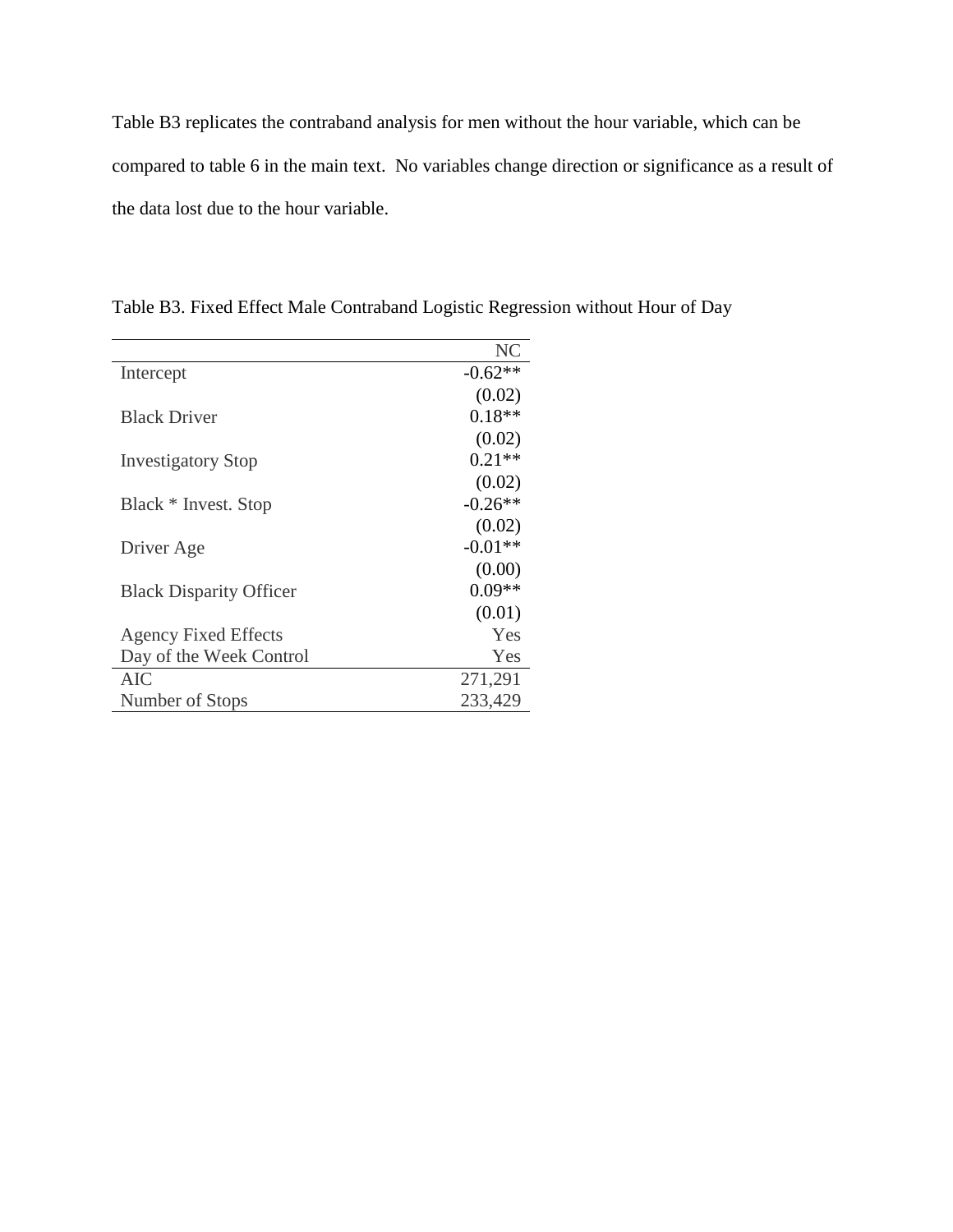Table B4 replicates the contraband analysis for women without the hour variable, which can be compared to table C4 in the online appendix. No variables change direction or significance as a result of the data lost due to the hour variable.

|                                | NC        |
|--------------------------------|-----------|
| Intercept                      | $-0.72**$ |
|                                | (0.06)    |
| <b>Black Driver</b>            | $0.17**$  |
|                                | (0.04)    |
| <b>Investigatory Stop</b>      | $0.38**$  |
|                                | (0.04)    |
| Black * Invest. Stop           | $-0.44**$ |
|                                | (0.05)    |
| Driver Age                     | $-0.01**$ |
|                                | (0.00)    |
| <b>Black Disparity Officer</b> | $0.15**$  |
|                                | (0.03)    |
| <b>Agency Fixed Effects</b>    | Yes       |
| Day of the Week Control        | Yes       |
| AIC                            | 37,984    |
| Number of Stops                | 35,403    |

Table B4. Fixed Effect Female Contraband Logistic Regression without Hour of Day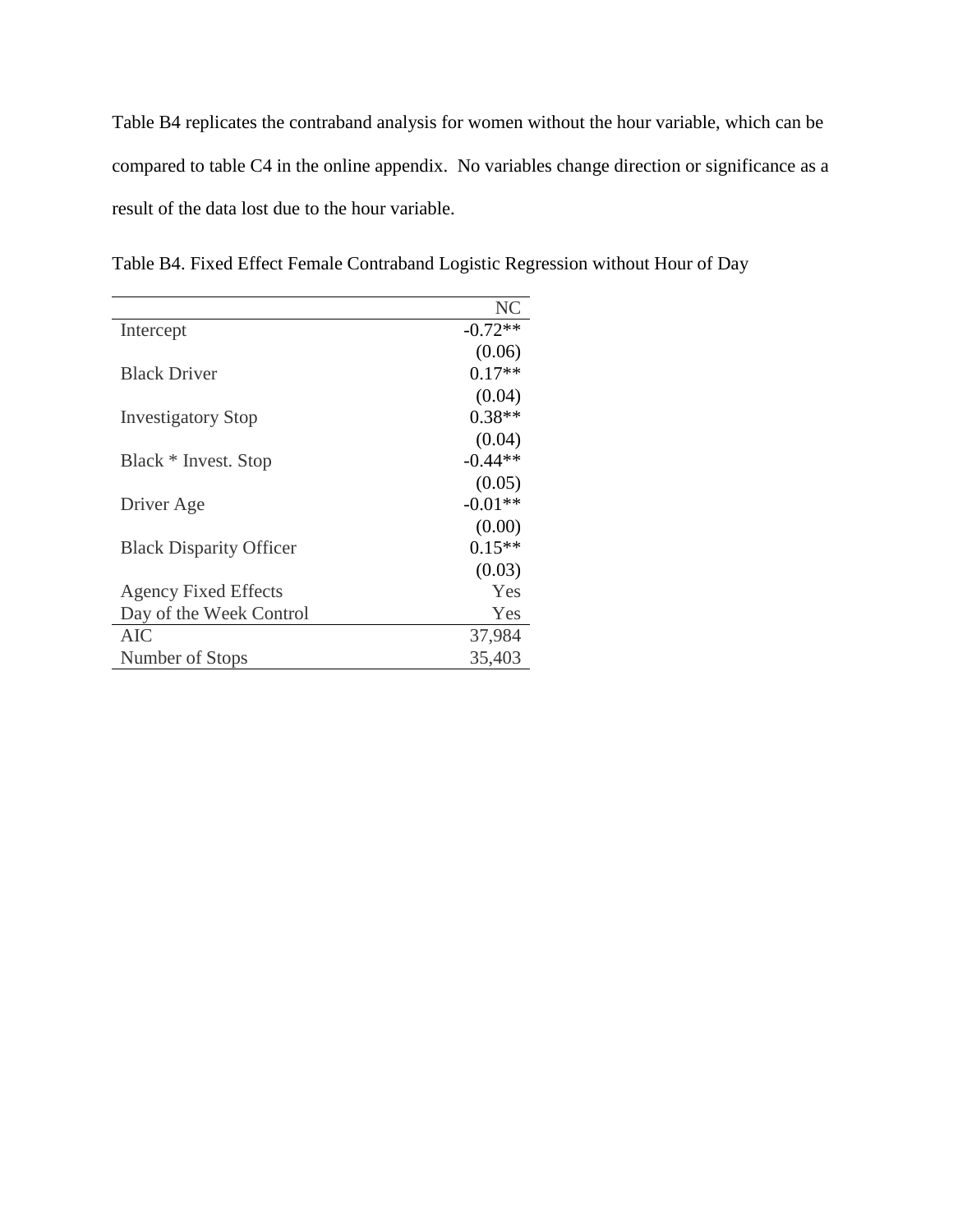#### **Appendix C: Race-Gender Model**

 $\overline{a}$ 

In this appendix we replicate our analysis on males and females at the same time. In this model we use the same variables as the main analysis<sup>1</sup>, except we expand our race coding to include 4 dummy variables: White men (WM, the reference group), White women (WW), Black men (BM), and Black women (BW). We interact these race-gender categories with the investigatory stop variables to investigate the search disparities between groups and across stop type. Table C1 shows the results of the logistic regression predicting whether a driver was searched. To summarize the results shortly, we find see similar patterns to our main analysis. Women tend to be searched less, and Blacks (especially men) tend to be searched more, especially in investigatory stops. We see mixed results for the effect of investigatory stops on White men. In CT and NC we see that WM are statistically more likely to be searched, in MD we see the opposite, and in IL we see no change. For safety stops we see that Black and White women are always less likely to be searched than White men (with the exception of Black women in IL where we see no difference). We also see that Black men are always more likely to be searched than their White counterparts. We see slightly more complicated results in investigatory stops. White and Black women in IL and NC are targeted more in investigatory stops than White men. We also see that Black men are targeted even more in investigatory stops than safety stops. This analysis is in line with our main findings. Black men tend to be searched more, and this is exacerbated in investigatory stops.

Table C2 reports the results for a logistic regression predicting whether contraband is found conditional on a search already having been performed, using the same race-gender categories.

 $1$  We had to raise the stop threshold for agencies in IL to 50,000 stops to account for the increased number of observations.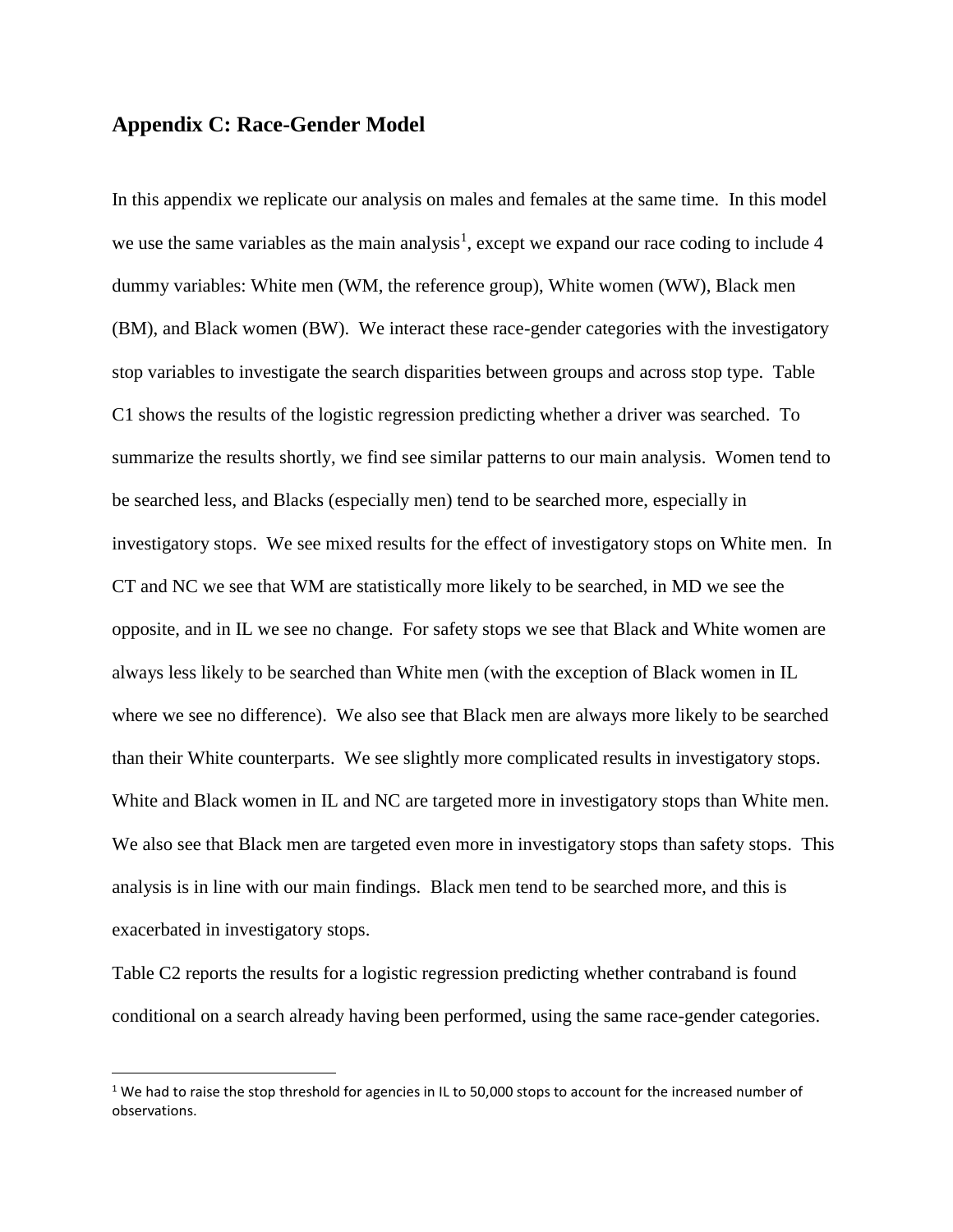We find results consistent with those in the main text. Black male driver are less likely to be found with contraband, except in NC. Women are less likely to be found with contraband. In investigatory stops we see that Black men are less likely to be found with contraband as compared to safety stops, further highlighting the baseless nature of the searches targeted at the group.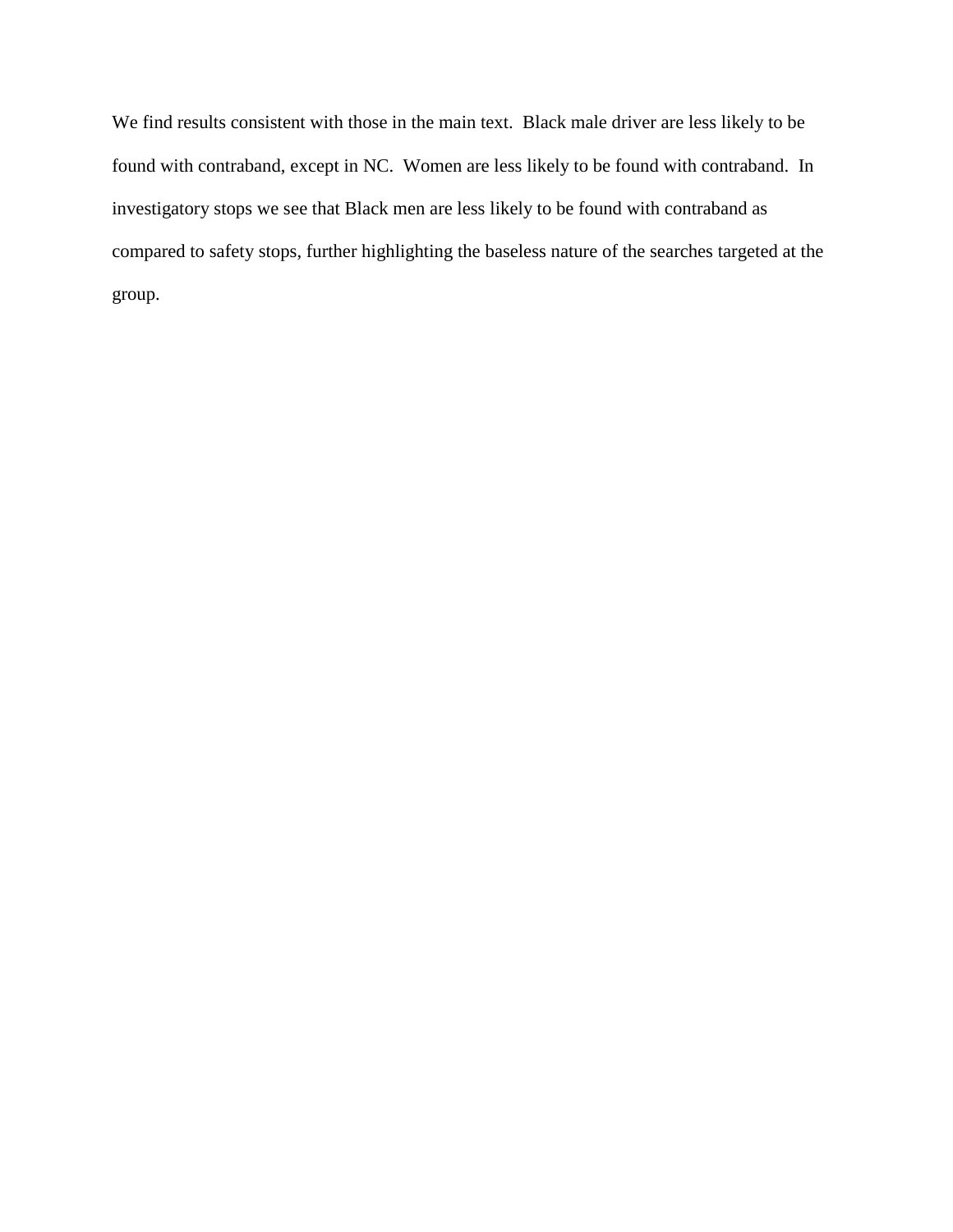|                               | <b>CT</b> | <b>MD</b> | IL         | <b>NC</b> |
|-------------------------------|-----------|-----------|------------|-----------|
| Intercept                     | $-2.30**$ | $-1.27**$ | $-2.97**$  | $-2.09**$ |
|                               | (0.11)    | (0.06)    | (0.04)     | (0.04)    |
| White-Female                  | $-0.49**$ | $-0.57**$ | $-0.63**$  | $-0.79**$ |
|                               | (0.03)    | (0.02)    | (0.01)     | (0.01)    |
| <b>Black-Male</b>             | $0.45**$  | $0.31**$  | $1.00**$   | $0.61**$  |
|                               | (0.03)    | (0.01)    | (0.00)     | (0.01)    |
| <b>Black-Female</b>           | $-0.20**$ | $-0.72**$ | $-0.01$    | $-0.87**$ |
|                               | (0.05)    | (0.02)    | (0.01)     | (0.00)    |
| <b>Investigatory Stop</b>     | $0.75**$  | $-0.22**$ | 0.00       | $0.10**$  |
|                               | (0.02)    | (0.01)    | (0.01)     | (0.01)    |
| WF * Invest. Stop             | $-0.09**$ | 0.00      | $0.12**$   | $0.15**$  |
|                               | (0.04)    | (0.03)    | (0.01)     | (0.01)    |
| BM * Invest. Stop             | $-0.06$   | $0.29**$  | $0.12**$   | $0.13**$  |
|                               | (0.04)    | (0.02)    | (0.01)     | (0.01)    |
| BF * Invest. Stop             | $-0.34**$ | $0.32**$  | $0.30**$   | $0.23**$  |
|                               | (0.07)    | (0.03)    | (0.01)     | (0.01)    |
| Driver Age                    | $-0.03**$ | $-0.04**$ | $-0.02**$  | $-0.03**$ |
|                               | (0.00)    | (0.00)    | (0.00)     | (0.00)    |
| Out of State Driver           | $0.42**$  | 0.00      |            |           |
|                               | (0.05)    | (0.01)    |            |           |
| <b>High Disparity Officer</b> | $0.89**$  | $0.63**$  |            | $0.39**$  |
|                               | (0.04)    | (0.01)    |            | (0.00)    |
| Vehicle Age                   |           |           | $0.04**$   |           |
|                               |           |           | (0.00)     |           |
| <b>Agency Fixed Effects</b>   | Yes       | Yes       | Yes        | Yes       |
| Day of the Week Control       | Yes       | Yes       | Yes        | Yes       |
| Hour of the Day Control       | Yes       | Yes       | Yes        | Yes       |
| <b>AIC</b>                    | 112,300   | 527,642   | 3,217,719  | 3,616,353 |
| Number of Stops               | 478,318   | 1,993,211 | 12,375,256 | 8,644,420 |

Table C1. Logistic Regression Predicting Search with Race-Gender Categories

Note: \* p<.05. White male drivers are the reference category for the race-gender dummy variables.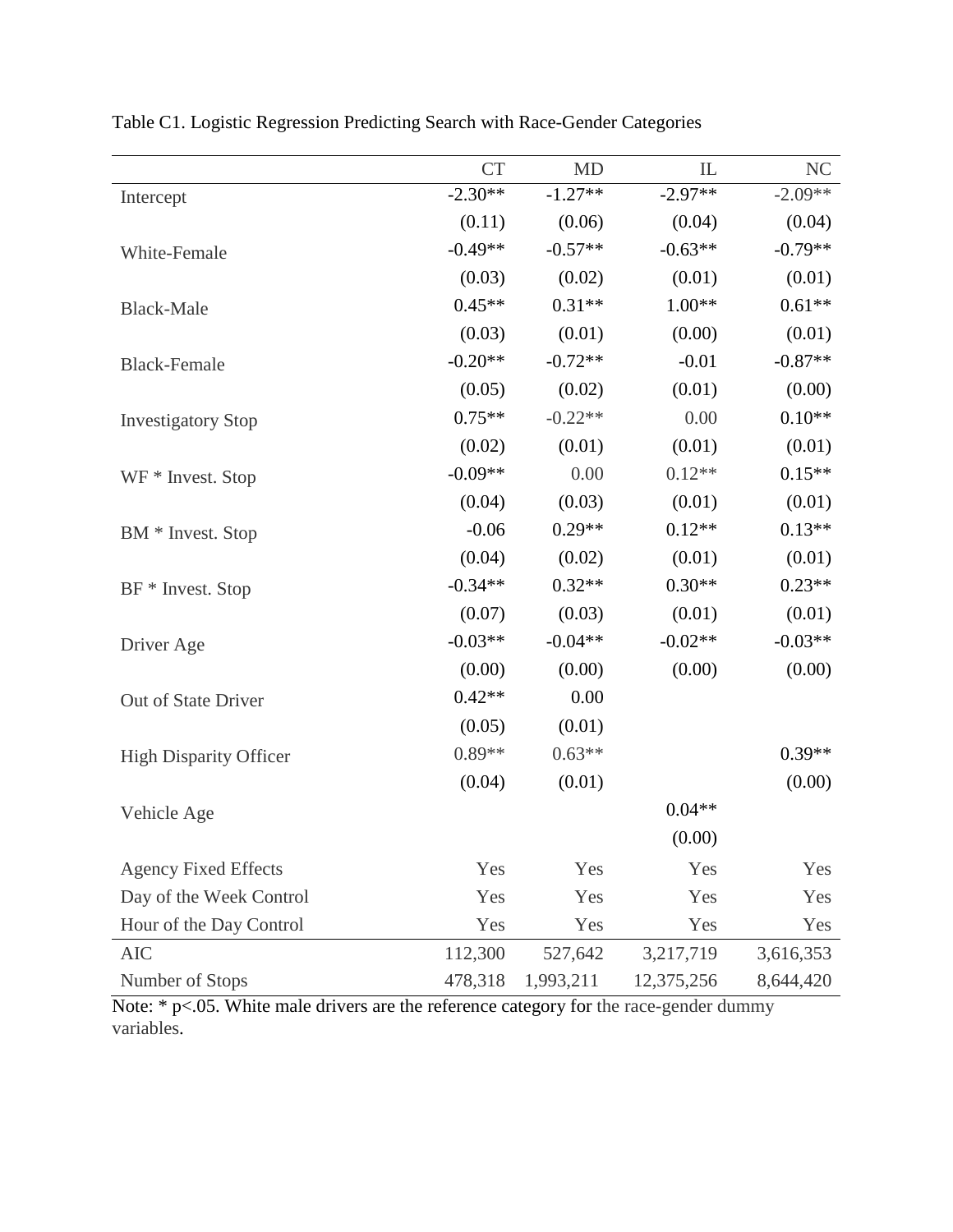|                               | <b>CT</b> | <b>MD</b> | IL        | <b>NC</b> |
|-------------------------------|-----------|-----------|-----------|-----------|
| Intercept                     | $-0.55**$ | $-0.27**$ | 0.20      | $-0.24**$ |
|                               | (0.27)    | (0.06)    | (0.14)    | (0.04)    |
| White-Female                  | $-0.16*$  | $-0.03$   | $-0.04**$ | $-0.11**$ |
|                               | (0.10)    | (0.04)    | (0.01)    | (0.02)    |
| <b>Black-Male</b>             | $-0.12$   | $-0.07**$ | $-0.10**$ | $0.14**$  |
|                               | (0.09)    | (0.02)    | (0.01)    | (0.01)    |
| <b>Black-Female</b>           | $-0.79**$ | $-0.16**$ | $-0.26**$ | $-0.00$   |
|                               | (0.21)    | (0.04)    | (0.01)    | (0.02)    |
| <b>Investigatory Stop</b>     | $0.15***$ | 0.01      | $-0.08**$ | $0.13**$  |
|                               | (0.06)    | (0.02)    | (0.01)    | (0.01)    |
| WF * Invest. Stop             | $-0.04$   | $-0.06$   | $-0.07**$ | $0.09**$  |
|                               | (0.12)    | (0.06)    | (0.02)    | (0.02)    |
| BM * Invest. Stop             | $-0.17$   | $-0.07$   | $-0.16**$ | $-0.19**$ |
|                               | (0.10)    | (0.04)    | (0.02)    | (0.01)    |
| BF * Invest. Stop             | $-0.17$   | $-0.12*$  | $0.31**$  | $-0.16**$ |
|                               | (0.25)    | (0.06)    | (0.03)    | (0.02)    |
| Driver Age                    | $-0.04**$ | $-0.02**$ | $-0.02**$ | $-0.01**$ |
|                               | (0.00)    | (0.00)    | (0.00)    | (0.00)    |
| Out of State Driver           | $-0.28**$ | $0.12**$  |           |           |
|                               | (0.09)    | (0.02)    |           |           |
| <b>High Disparity Officer</b> | $-0.08$   | 0.00      |           | $0.02**$  |
|                               | (0.08)    | (0.03)    |           | (0.00)    |
| Vehicle Age                   |           |           | $0.02**$  |           |
|                               |           |           | (0.00)    |           |
| <b>Agency Fixed Effects</b>   | Yes       | Yes       | Yes       | Yes       |
| Day of the Week Control       | Yes       | Yes       | Yes       | Yes       |
| Hour of the Day Control       | Yes       | Yes       | Yes       | Yes       |
| <b>AIC</b>                    | 14,192    | 79,541    | 549,169   | 538,776   |
| Number of Stops               | 17,482    | 66,216    | 486,244   | 446,140   |

Table C2. Logistic Regression Predicting Contraband with Race-Gender Categories

Note: \* p<.05. White male drivers are the reference category for the race-gender dummy variables.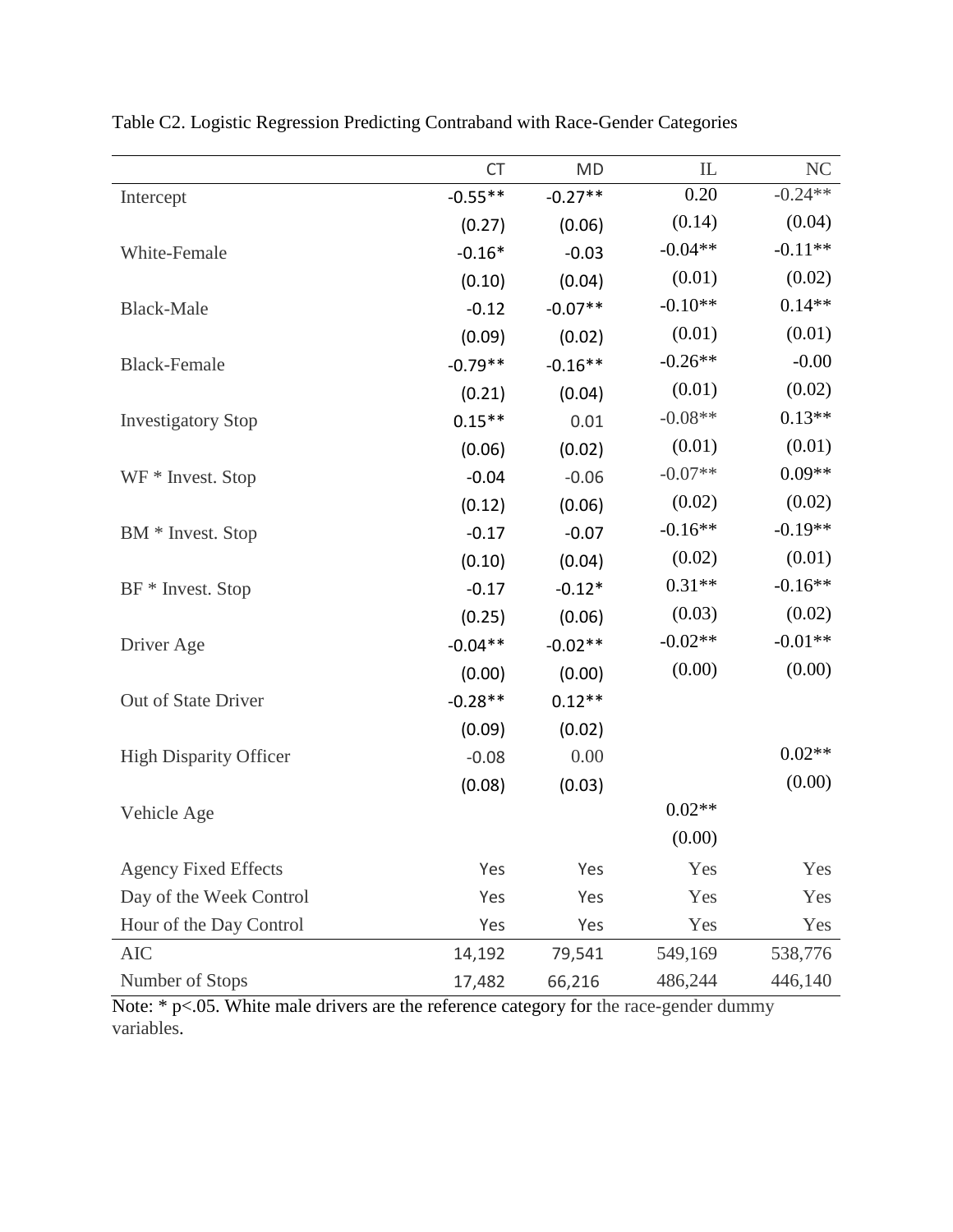### **Appendix D: Predicting Searches and Contraband without Agency Fixed Effects.**

In this appendix we replicate our analysis without agency stop thresholds. Table D1 shows the results of the logistic regression predicting whether a driver was searched, identical to our main analysis except only we do not impose an agency stop threshold. In order to make this possible it was necessary to drop agency fixed effects. Table D2 does the same for our contraband analysis. By dropping the agency stop thresholds we have a larger N in our IL and NC analysis. The results from this robustness check are similar to the findings in the main paper. We see that Blacks tend to be searched more, and tend to be found with contraband less, and that this relationship is highly gendered.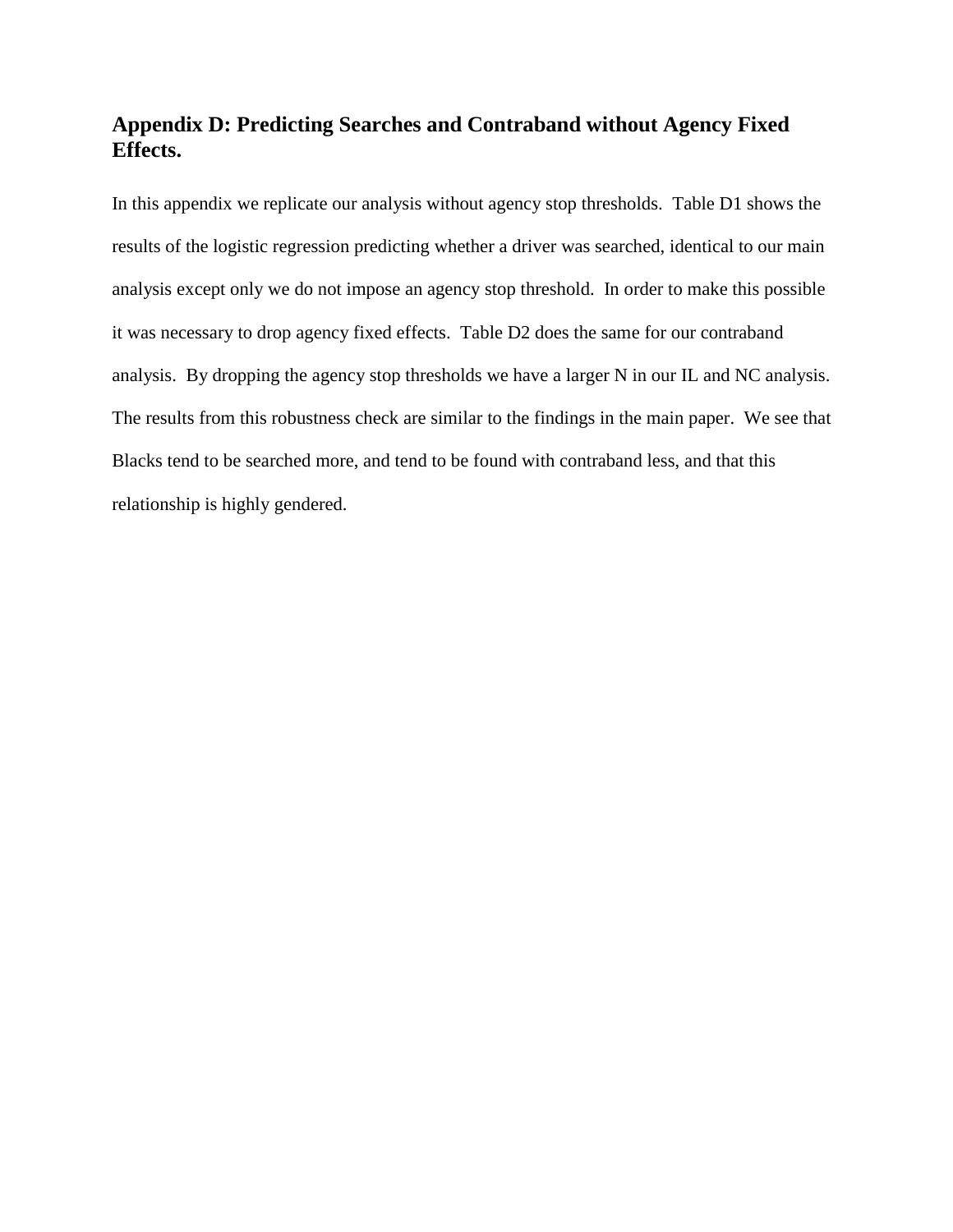|                               | <b>Male Drivers</b> |           |            |           |           | <b>Female Drivers</b> |           |           |  |
|-------------------------------|---------------------|-----------|------------|-----------|-----------|-----------------------|-----------|-----------|--|
|                               | (1)                 | (2)       | (3)        | (4)       | (5)       | (6)                   | (7)       | (8)       |  |
|                               | <b>CT</b>           | <b>MD</b> | IL         | NC        | <b>CT</b> | <b>MD</b>             | IL        | NC        |  |
| Intercept                     | $-2.72*$            | $-1.50*$  | $-2.58*$   | $-1.82*$  | $-3.90*$  | $-1.94*$              | $-3.30*$  | $-2.43*$  |  |
|                               | (0.05)              | (0.02)    | (0.00)     | (0.00)    | (0.09)    | (0.04)                | (0.01)    | (0.02)    |  |
| <b>Black Driver</b>           | $1.05*$             | $0.27*$   | $0.91*$    | $0.54*$   | $1.10*$   | $-0.25*$              | $0.48*$   | $-0.15*$  |  |
|                               | (0.03)              | (0.01)    | (0.00)     | (0.00)    | (0.05)    | (0.02)                | (0.00)    | (0.01)    |  |
| <b>Investigatory Stop</b>     | $0.55*$             | $-0.22*$  | 0.01       | $0.40*$   | $0.49*$   | $-0.17*$              | $0.10*$   | $0.55*$   |  |
|                               | (0.02)              | (0.01)    | (0.01)     | (0.01)    | (0.04)    | (0.02)                | (0.01)    | (0.01)    |  |
| Black * Invest. Stop          | $-0.17*$            | $0.33*$   | $0.12*$    | $0.12*$   | $-0.37*$  | $0.33*$               | $0.25*$   | $0.07*$   |  |
|                               | (0.04)              | (0.02)    | (0.01)     | (0.01)    | (0.07)    | (0.03)                | (0.01)    | (0.01)    |  |
| Driver Age                    | $-0.02*$            | $-0.04*$  | $-0.02*$   | $-0.03*$  | $-0.02*$  | $-0.04*$              | $-0.02*$  | $-0.03*$  |  |
|                               | (0.00)              | (0.00)    | (0.00)     | (0.00)    | (0.00)    | (0.00)                | (0.00)    | (0.00)    |  |
| Out of State Driver           | $-0.17*$            | $-0.05*$  |            |           | $0.21*$   | $0.06*$               |           |           |  |
|                               | (0.03)              | (0.01)    |            |           | (0.05)    | (0.02)                |           |           |  |
| <b>High Disparity Officer</b> | $0.48*$             | $0.55*$   |            | $0.46*$   | $-0.10*$  | $0.49*$               |           | $0.38*$   |  |
|                               | (0.03)              | (0.02)    |            | (0.00)    | (0.09)    | (0.03)                |           | (0.01)    |  |
| Vehicle Age                   |                     |           | $0.04**$   |           |           |                       | $0.02*$   |           |  |
|                               |                     |           | (0.00)     |           |           |                       | (0.00)    |           |  |
| Day of the Week Control       | Yes                 | Yes       | Yes        | Yes       | Yes       | Yes                   | Yes       | Yes       |  |
| Hour of the Day Control       | Yes                 | Yes       | Yes        | Yes       | Yes       | Yes                   | Yes       | Yes       |  |
| <b>AIC</b>                    | 101,143             | 403,454   | 4,461,885  | 2,739,344 | 171,189   | 134,951               | ,1548,150 | 792,951   |  |
| Number of Stops               | 439,927             | 1,248,158 | 13,392,931 | 5,566,915 | 252,221   | 745,053               | 7,735,190 | 3,639,312 |  |

Table D1. Logistic Regression Predicting being Searched

Note: \* p<.05. White drivers are the reference category for black drivers.